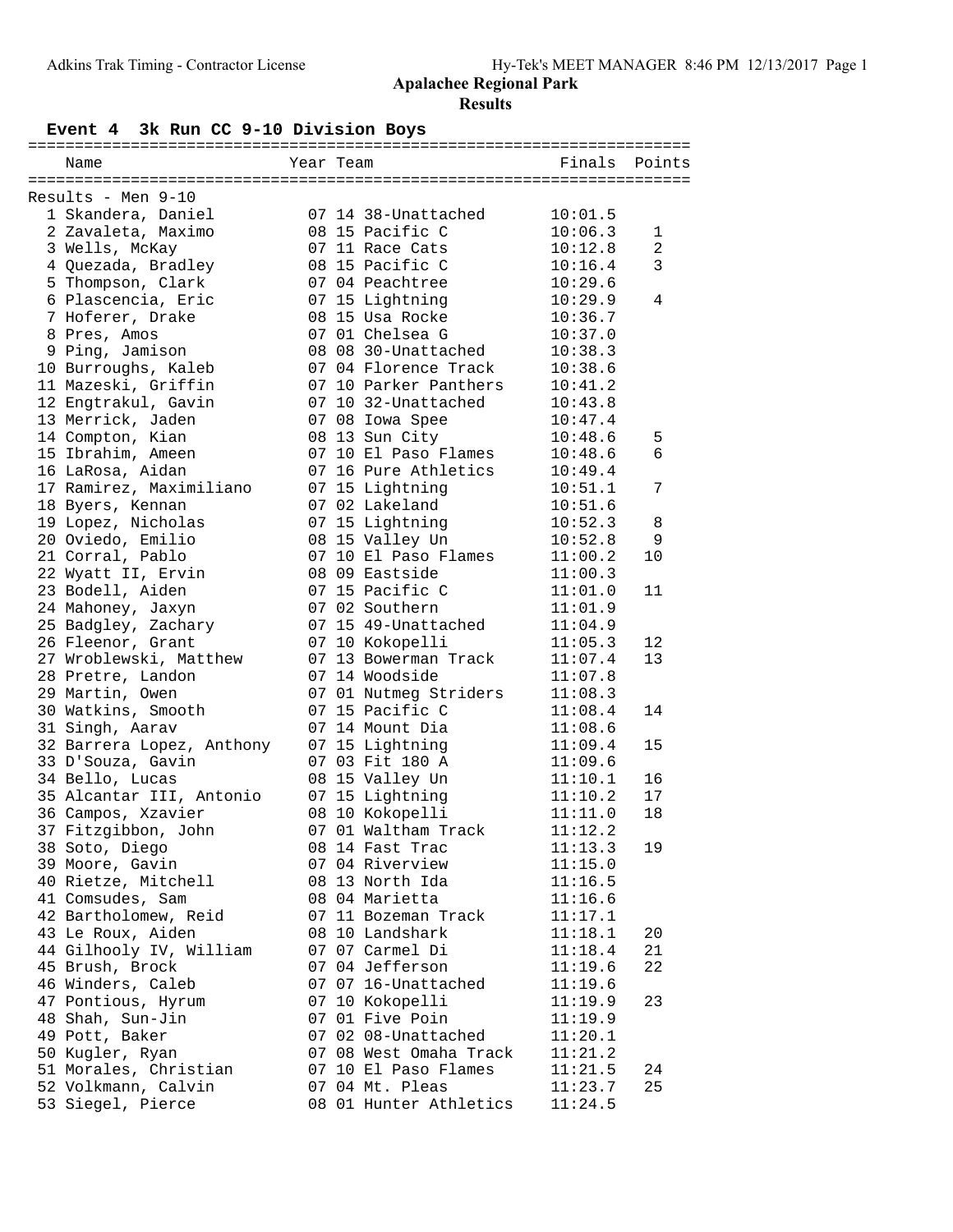| Event 4 3k Run CC 9-10 Division Boys            |  |                                   |                    |          |
|-------------------------------------------------|--|-----------------------------------|--------------------|----------|
| 54 Salter, Sterling                             |  | 07 10 Sports Wa                   | 11:25.0            | 26       |
| 55 Miller, Marcus                               |  | 07 01 Sentinel                    | 11:25.3            |          |
| 56 Macias, Martin                               |  | 08 15 Valley Un                   | 11:26.0            | 27       |
| 57 Brooks, Quinten                              |  | 08 13 Speed Unlimited             | 11:26.3            | 28       |
| 58 Burrup, Jack                                 |  | 08 10 Cougar Tr                   | 11:26.5            | 29       |
| 59 Cantu, Adrian                                |  | 08 15 Pacific C                   | 11:26.6            | 30       |
| 60 Zoboroski, Nate                              |  | 08 12 Family Po                   | 11:26.6            | 31       |
| 61 McGaffic, Carter                             |  | 07 16 14-Unattached               | 11:27.8            |          |
| 62 Horton, Oliver                               |  | 08 10 Kokopelli                   | 11:29.5            | 32       |
| 63 Watkins, Prince                              |  | 08 15 Pacific C                   | 11:30.0            | 33       |
| 64 Lott, Jonavon                                |  | 07 12 San Anton                   | 11:30.5            |          |
| 65 Truman, Ethan                                |  | 07 08 Iowa Spee                   | 11:30.6            |          |
| 66 Bridge, Ethan                                |  | 07 04 Junior Wo                   | 11:30.8            |          |
| 67 Burgess, William                             |  | 07 01 02-Unattached               | 11:32.0            |          |
| 68 Watson, Liam                                 |  | 07 01 05-Unattached               | 11:32.4            |          |
| 69 DePaulo, Ryan                                |  | 07 01 Litchfield Track            | 11:32.5            |          |
| 70 Williams, Cory                               |  | 07 01 Westchest                   | 11:33.2            |          |
| 71 Muller, Jackson                              |  | 08 04 Mt. Pleas                   | 11:34.2            | 34       |
| 72 Lubke, Joshua                                |  | 08 15 Junior Ma                   | 11:34.5            |          |
| 73 Loretto, Kale                                |  | 08 10 Cougar Tr                   | 11:35.5            | 35       |
| 74 Brunton, Carson                              |  | 07 05 17-Unattached               | 11:36.3            |          |
| 75 Jones, Benjamin                              |  | 07 14 Marin Wav                   | 11:36.6            |          |
| 76 Daillak, Tyler                               |  | 07 14 38-Unattached               | 11:37.0            |          |
| 77 Rickey, Connor                               |  | 07 13 Speed Unlimited             | 11:37.4            | 36       |
| 78 Hernandez, Noah                              |  | 08 15 Pacific C                   | 11:37.6            | 37       |
| 79 Gilbert, Cory                                |  | 07 10 Peak Perf                   | 11:37.9            |          |
| 80 Halvorsen, Tyler                             |  | 08 15 Valley Un                   | 11:37.9            | 38       |
| 81 Widrig, Dustin                               |  | 07 15 Chino Hil                   | 11:39.7            |          |
| 82 Kathiravan, Inban                            |  | 08 15 OC Grit                     | 11:39.9            |          |
| 83 Reyes, Keanu                                 |  | 08 15 Pacific C                   | 11:40.3            | 39       |
| 84 Arkenau, Asher                               |  | 07 07 Northside Saints            | 11:40.9            |          |
| 85 Berwick, Ashton                              |  | 07 13 South Hil                   | 11:41.8            |          |
| 86 Byrne, Daniel                                |  | 07 01 Nashua PA                   | 11:41.8            | 40       |
| 87 Scott, Sebastian                             |  | 07 01 Prospect                    | 11:42.3            | 41       |
| 88 Villanueva, Micah                            |  | 07 04 Alpha Cru                   | 11:42.9            | 42       |
| 89 Wallace, Hudson                              |  | 08 13 36-Unattached               | 11:43.6            |          |
| 90 Walter, Tylan                                |  | 08 09 Eastside                    | 11:43.6<br>11:44.2 |          |
| 91 Worley, Colton<br>92 Ryland, Sam             |  | 08 13 Sun City                    | 11:44.8            | 43<br>44 |
|                                                 |  | 08 01 Prospect<br>07 03 Fairfax P |                    |          |
| 93 Rockefeller, Bradley<br>94 Olivares, Richard |  | 08 15 So Cal Ro                   | 11:44.8<br>11:44.9 |          |
| 95 Kolenski, Andrew                             |  | 07 13 Speed Unlimited             | 11:45.0            | 45       |
| 96 Cenatiempo, Jake                             |  | 08 01 Nutmeg Striders             |                    |          |
| 97 Escorcia, Dylan                              |  | 08 10 Colorado Coyotes            | 11:45.3<br>11:45.7 |          |
| 98 Jack, Ryan                                   |  | 07 13 Bowerman Track              | 11:46.2            | 46       |
| 99 McManus, Charlie                             |  | 07 13 Rain City Flyers            | 11:46.7            | 47       |
| 100 Morton, Collin                              |  | 07 10 Kokopelli                   | 11:47.0            | 48       |
| 101 Lorenzo, Xavier                             |  | 07 10 Acoma Running               | 11:47.1            |          |
| 102 Moulton, Tanner                             |  | 07 01 Granite S                   | 11:47.8            |          |
| 103 Troxler, Tyler                              |  | 08 10 Flagstaff Roam              | 11:48.7            |          |
| 104 Taylor, Jacob                               |  | 08 16 14-Unattached               | 11:48.8            |          |
| 105 Danielski, Luca                             |  | 07 01 Prospect                    | 11:49.2            | 49       |
| 106 Hardy, Zais                                 |  | 07 10 Sports Wa                   | 11:49.5            | 50       |
| 107 Lawrence, Justin                            |  | 08 03 Durham St                   | 11:49.8            |          |
| 108 Carda, Jack                                 |  | 07 08 West Omaha Track            | 11:49.8            |          |
| 109 Hurl, Hunter                                |  | 08 13 McMinnvil                   | 11:49.9            |          |
|                                                 |  |                                   |                    |          |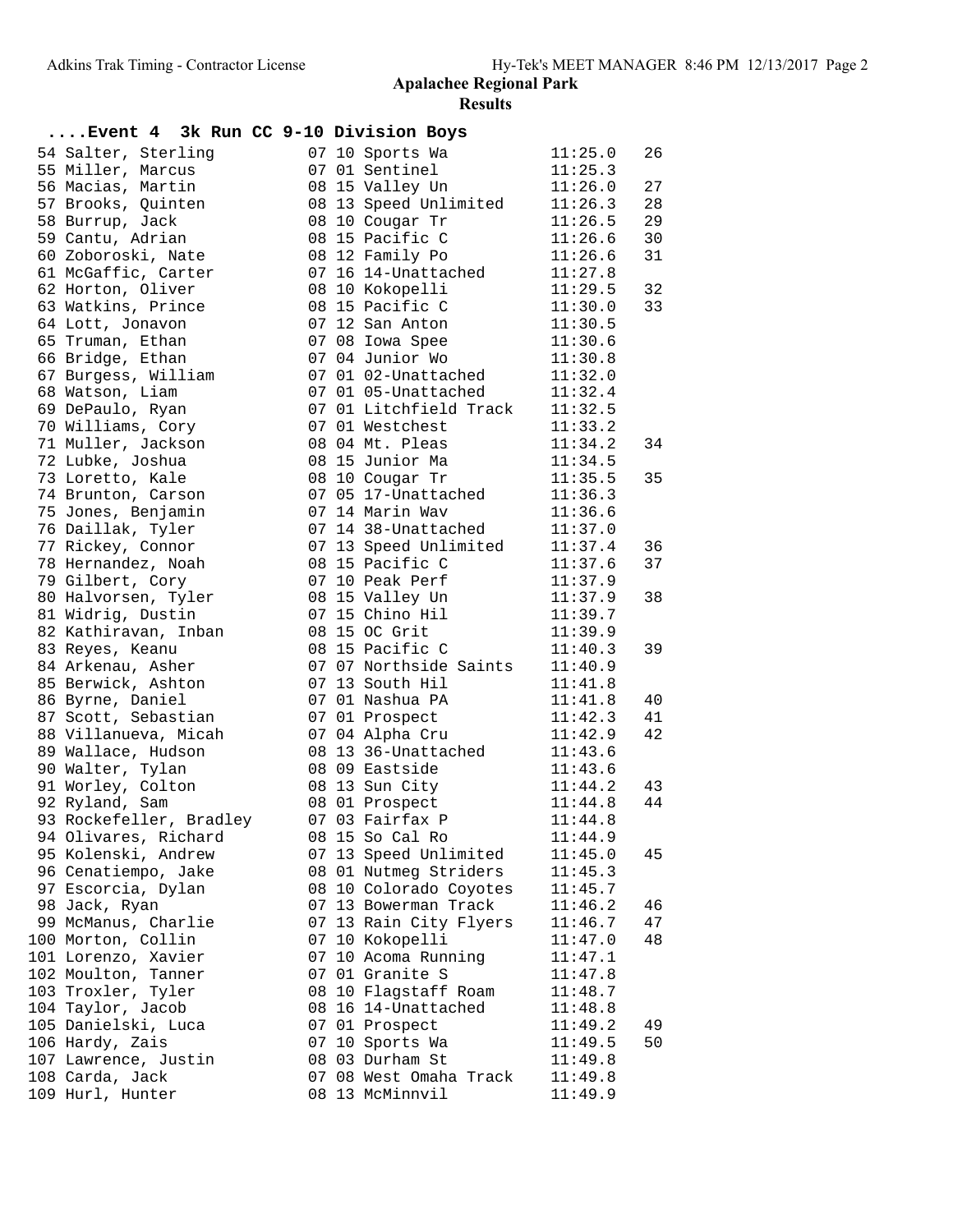| Event 4 3k Run CC 9-10 Division Boys |  |                                |         |    |
|--------------------------------------|--|--------------------------------|---------|----|
| 110 Harrison, Sawyer                 |  | 08 03 Cape Fear Flyers         | 11:50.2 |    |
| 111 Buhr, Carter                     |  | 07 07 Carmel Di                | 11:50.3 | 51 |
| 112 Wolf, Fletcher                   |  | 07 11 Park City                | 11:51.1 |    |
| 113 Carreno, Jeronimo                |  | 08 16 Miami Eli                | 11:51.4 |    |
| 114 Benetti, James                   |  | 07 04 Mt. Pleas                | 11:52.7 | 52 |
| 115 Yaron, Ariel                     |  | 08 01 Prospect                 | 11:53.4 | 53 |
| 116 Madalena Jr, Vincent             |  | 07 10 Walatowa Running         | 11:53.6 |    |
| 117 Kearns, Jonah                    |  | 07 13 Rain City Flyers         | 11:53.8 | 54 |
| 118 Hopkins, Andrew                  |  | 07 12 Family Po                | 11:54.0 | 55 |
| 119 Kawczynski, Chester              |  | 08 01 Prospect                 | 11:54.0 | 56 |
| 120 Duenas, Austin                   |  | 08 15 Valley Un                | 11:54.4 | 57 |
| 121 Douglas, Jonah                   |  | 07 04 Walton Yo                | 11:54.7 | 58 |
| 122 Byrne, Andrew                    |  | 07 01 Nashua PA                | 11:55.0 | 59 |
| 123 Nichols, Lane                    |  | 08 12 Track Hou                | 11:55.5 | 60 |
| 124 McCarthy, Connor                 |  | 07 16 Central F                | 11:55.7 |    |
| 125 Barbabella, Matthew              |  | 08 03 On Track                 | 11:56.6 |    |
| 126 Rodrigues, Jahmel                |  | 08 01 Fast Track               | 11:57.0 |    |
| 127 Butler, Jack                     |  | 07 04 Mt. Pleas                | 11:58.7 | 61 |
| 128 Ryans, Daniel                    |  | 07 01 Town Track               | 11:59.3 | 62 |
| 129 Kato, Kyle                       |  | 07 10 Colorado Coyotes         | 11:59.6 |    |
| 130 Washington, Vijay                |  | 07 12 Family Po                | 12:00.0 | 63 |
| 131 Vasquez, Marco Antonio           |  | 07 10 Kokopelli                | 12:00.2 | 64 |
| 132 Soffin, Alexander                |  | 08 15 Valley Un                | 12:00.5 | 65 |
| 133 McAuley, Ean                     |  | 07 10 NX Level Track           | 12:01.2 |    |
| 134 Burks, Mason                     |  | 08 10 Cougar Tr                | 12:01.2 | 66 |
| 135 Storm, Mateo                     |  | 07 13 Teammates                | 12:02.0 |    |
| 136 Gawryluk, Ethan                  |  | 07 04 Mt. Pleas                | 12:02.1 | 67 |
| 137 Hamamoto, Andrew                 |  | 07 14 Quicksilv                | 12:02.4 |    |
| 138 Valadez, James                   |  | 07 09 Southern                 | 12:02.7 |    |
| 139 DeChamplain, Stephen             |  | 07 04 45-Unattached            | 12:03.4 |    |
| 140 Peraza, Sebastian                |  | 07 15 Valley Un                | 12:03.6 | 68 |
| 141 Coleman, Rylan                   |  | 07 15 Fresh Sta                | 12:03.9 |    |
| 142 Mallon, Lucas                    |  | 07 07 Carmel Di                | 12:04.5 | 69 |
| 143 Paredes, Bryan                   |  | 08 15 Lightning                | 12:05.0 | 70 |
| 144 Tindell, James                   |  | 07 14 NorCal Striders          | 12:05.7 |    |
| 145 Korb-Nice, Camden                |  | 07 13 Rain City Flyers 12:05.7 |         | 71 |
| 146 Parrill, Kendrick                |  | 08 10 Parker Panthers          | 12:06.6 |    |
| 147 Davis, Jake                      |  | 07 08 402 XC and Track 12:07.2 |         |    |
| 148 Miller, Yared                    |  | 07 10 Cougar Tr                | 12:07.9 | 72 |
| 149 Price, Devin                     |  | 07 14 Marin Wav                | 12:08.3 |    |
| 150 Winn, Benjamin                   |  | 07 04 Great Strides            | 12:08.8 |    |
| 151 McCurry, Jack                    |  | 07 01 Prospect                 | 12:09.1 | 73 |
| 152 Urquhart, Ethan                  |  | 08 13 Rain City Flyers         | 12:09.4 | 74 |
| 153 Dolloff, Peter                   |  | 08 13 Bowerman Track           | 12:10.4 | 75 |
| 154 Yarbrough, Cameron               |  | 08 02 08-Unattached            | 12:10.9 |    |
| 155 Krishnamurthy, Oliver            |  | 07 04 Walton Yo                | 12:11.1 | 76 |
| 156 Smith, Case                      |  | 07 07 Columbus Running         | 12:11.3 | 77 |
| 157 Britton, G'Mar                   |  | 08 09 23-Unattached            | 12:11.3 |    |
| 158 Talbott, Van                     |  | 07 11 Park City                | 12:11.4 |    |
| 159 Tripp, Joshua                    |  | 07 01 Nashua PA                | 12:11.5 | 78 |
| 160 Kathiravan, Iniyan               |  | 08 15 OC Grit                  | 12:11.6 |    |
| 161 Madsen, Jacob                    |  | 07 08 Iowa Spee                | 12:12.2 |    |
| 162 Soffin, Jacob                    |  | 08 15 Valley Un                | 12:12.3 | 79 |
| 163 Vines, Jackson                   |  | 08 03 On Track                 | 12:12.8 |    |
| 164 De La Cerda, Jeremiah            |  | 07 10 Penguin Track            | 12:12.9 |    |
| 165 Fegenbush, Andrew                |  | 08 15 San Diego                | 12:13.9 |    |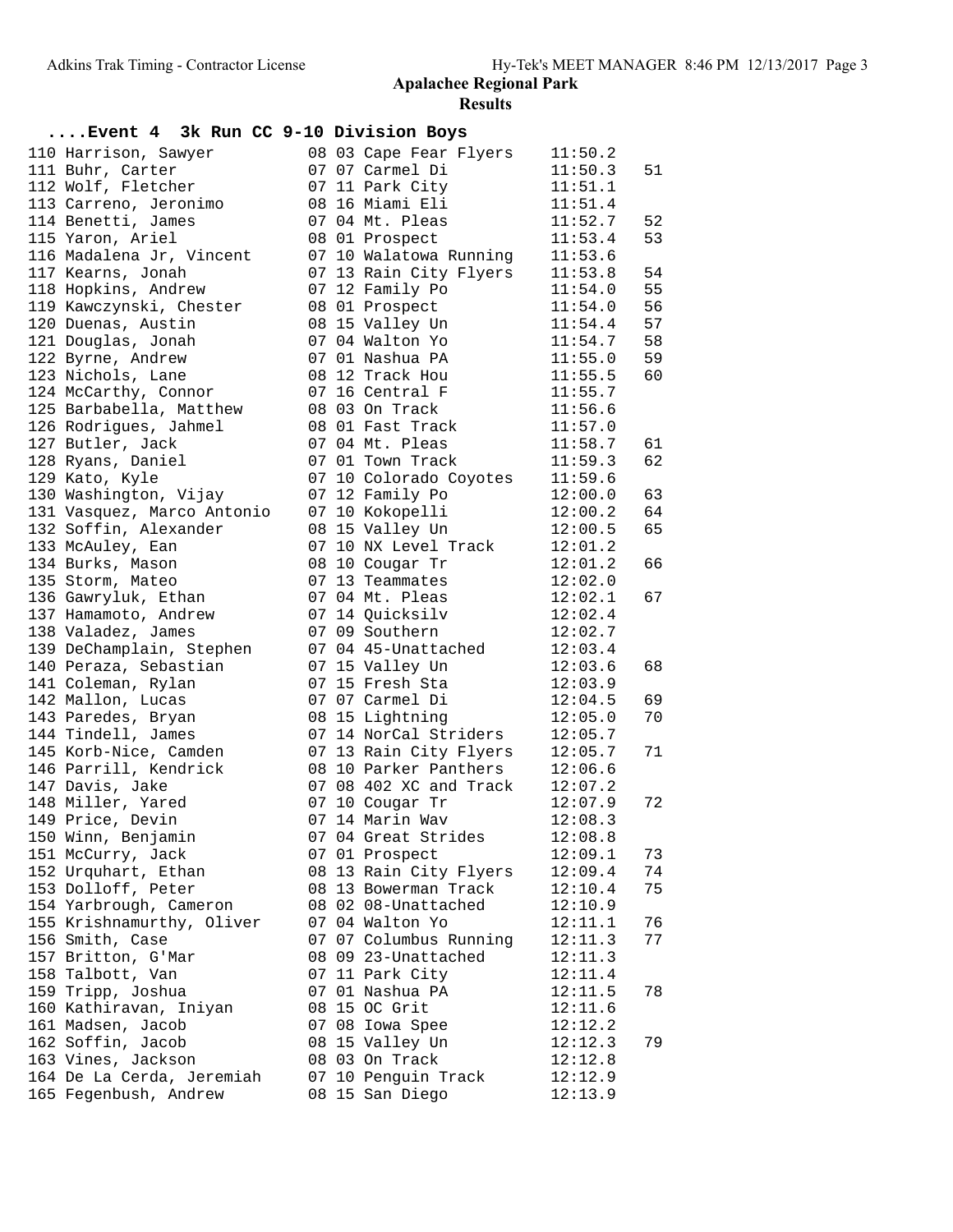| Event 4 3k Run CC 9-10 Division Boys |  |                        |         |     |
|--------------------------------------|--|------------------------|---------|-----|
| 166 Wicks, Mason                     |  | 08 04 Walton Yo        | 12:14.3 | 80  |
| 167 Florian, Noah                    |  | 08 15 Valley Un        | 12:15.2 | 81  |
| 168 Braun, Quinn                     |  | 07 07 Northside Saints | 12:15.6 |     |
| 169 Allard, Micah                    |  | 07 01 Nashua PA        | 12:15.9 | 82  |
| 170 Benzekri, Tyler                  |  | 07 01 Nashua PA        | 12:16.3 | 83  |
| 171 Handegard, Santana               |  | 07 13 Bowerman Track   | 12:18.1 | 84  |
| 172 Wolf, Parker                     |  | 08 07 Southern         | 12:18.2 |     |
| 173 Giles, Maxwell                   |  | 07 01 Nashua PA        | 12:18.5 | 85  |
| 174 Duffell, Samuel                  |  | 08 03 Harrisbur        | 12:18.9 |     |
| 175 Nix, Ryan                        |  | 08 14 Mount Dia        | 12:19.5 |     |
| 176 Taylor, Anderson                 |  | 07 03 Fit 180 A        | 12:20.1 |     |
| 177 Gibbs, Henry                     |  | 07 12 Track Hou        | 12:21.3 | 86  |
| 178 Young, Elliot                    |  | 08 12 Family Po        | 12:22.6 | 87  |
| 179 Salazar, David                   |  | 07 15 Lightning        | 12:22.8 | 88  |
| 180 Donovan, Whit                    |  | 07 04 Alpha Cru        | 12:23.4 | 89  |
| 181 Jameson, Cole                    |  | 07 11 Race Cats        | 12:23.5 | 90  |
| 181 Donner, Grey                     |  | 08 04 Alpha Cru        | 12:23.5 | 91  |
| 183 Thomas, Nathan                   |  | 07 07 Northside Saints | 12:24.5 |     |
| 184 Seely, Sean                      |  | 07 11 Race Cats        | 12:24.7 | 92  |
| 185 Mack, Finnegan                   |  | 08 01 Prospect         | 12:25.1 | 93  |
|                                      |  | 07 03 Fairfax P        |         |     |
| 186 McKinney III, William            |  |                        | 12:25.6 |     |
| 187 DeLillo, Ian                     |  | 08 07 Carmel Di        | 12:26.8 | 94  |
| 188 Mitchell, Blair                  |  | 07 03 Triangle         | 12:26.9 |     |
| 189 Brooks, Ezra                     |  | 08 04 Walton Yo        | 12:27.0 | 95  |
| 190 Buel, Lance                      |  | 07 03 Fit 180 A        | 12:27.4 |     |
| 191 Nelson, William                  |  | 07 01 Town Track       | 12:28.2 | 96  |
| 192 Plancarte, Damian                |  | 08 14 Fast Trac        | 12:28.3 | 97  |
| 193 Jablonski, Micah                 |  | 07 07 South Cen        | 12:28.9 |     |
| 194 Ortega-Tomaselli, Joaqui         |  | 08 15 Valley Un        | 12:28.9 | 98  |
| 195 Krigbaum, Peter                  |  | 07 13 Bowerman Track   | 12:29.2 | 99  |
| 196 Beckmen, Gavin                   |  | 08 14 Coyote Va        | 12:29.3 |     |
| 197 Margetts, Preston                |  | 07 11 Race Cats        | 12:29.4 | 100 |
| 198 Sandoval, Trestan                |  | 08 10 Torreon D        | 12:29.8 |     |
| 199 Michelon, Leonidas               |  | 07 13 Federal W        | 12:30.2 |     |
| 200 Reyes, Jacen                     |  | 08 13 Sun City         | 12:30.7 | 101 |
| 201 Hess, Jonathan                   |  | 07 02 08-Unattached    | 12:30.8 |     |
| 202 Gasper, Owen                     |  | 07 02 Auburn Y Pulsars | 12:31.0 |     |
| 203 Jennings, Tristan                |  | 07 15 Valley Un        | 12:32.1 | 103 |
| 203 Stennis, Dante                   |  | 07 15 Valley Un        | 12:32.1 | 102 |
| 205 Ellingson, Thijs                 |  | 08 04 45-Unattached    | 12:32.3 |     |
| 206 Thomas, Triston                  |  | 07 04 Jefferson        | 12:33.0 | 104 |
| 207 Smith, Liam                      |  | 07 02 Southern         | 12:33.4 |     |
| 208 Evans, Jack                      |  | 08 13 Cascade Striders | 12:33.6 |     |
| 208 Lopez, Mathew                    |  | 07 10 Sports Wa        | 12:33.6 | 105 |
| 210 Solis, Kevin                     |  | 07 04 45-Unattached    | 12:34.0 |     |
| 211 Ogg, Aiden                       |  | 07 10 Landshark        | 12:34.2 | 106 |
| 212 Vach, Joseph                     |  | 07 15 Valley Un        | 12:34.2 | 107 |
| 213 Swanton, Quinn                   |  | 07 04 Mt. Pleas        | 12:34.6 | 108 |
| 214 Ector, Augustus                  |  | 08 02 Southern         | 12:34.7 |     |
| 215 Barry, Hudson                    |  | 07 07 Carmel Di        | 12:34.8 | 109 |
| 216 Baird, Conner                    |  | 08 14 Marin Wav        | 12:34.9 |     |
| 217 Albano, Alexander                |  | 08 04 Marietta         | 12:34.9 |     |
| 218 Martinez, Allan                  |  | 07 15 Lightning        | 12:35.7 | 110 |
| 219 Roberts, Logan                   |  | 07 04 Jefferson        | 12:36.3 | 111 |
| 220 Brune, Mac                       |  | 07 04 Lassiter         | 12:37.5 |     |
| 221 Jones, Alex                      |  | 07 13 North Ida        | 12:37.8 |     |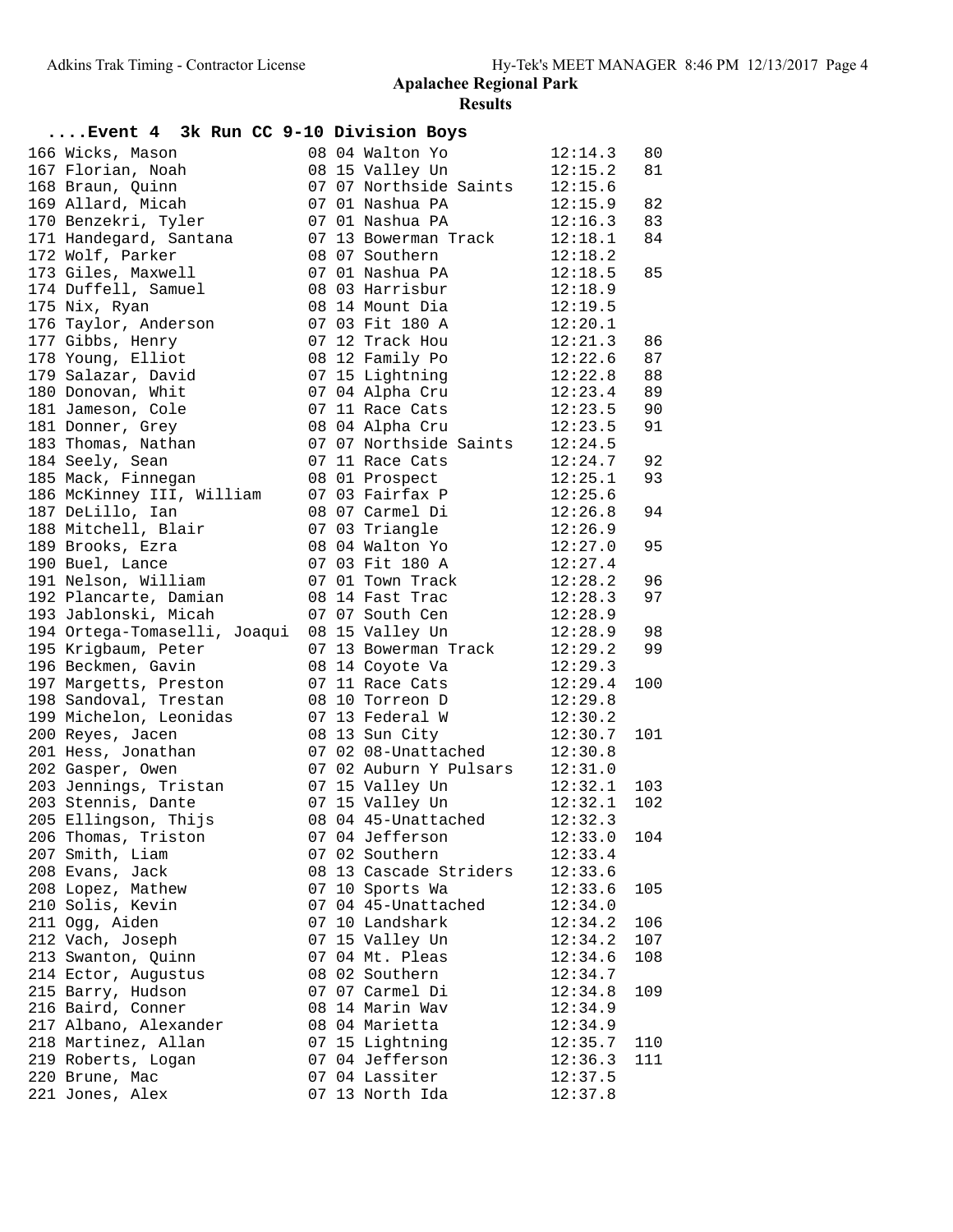| Event 4 3k Run CC 9-10 Division Boys                   |  |                                                                                   |                     |     |
|--------------------------------------------------------|--|-----------------------------------------------------------------------------------|---------------------|-----|
| 222 Thompson, Arwin                                    |  | 07 10 Sports Wa 12:38.0                                                           |                     | 112 |
| 223 Bradley, Colin                                     |  | 08 01 Town Track                                                                  | 12:39.3             | 113 |
| 224 Karin, Ty                                          |  |                                                                                   |                     |     |
| 225 Langan, Andrew                                     |  |                                                                                   |                     |     |
| 226 Yeung, Andrew                                      |  | 07 12 26-Unattached 12:39.7<br>07 12 Team Gree 12:39.7<br>08 01 Nashua PA 12:40.1 |                     | 114 |
| 227 Pietrusinski, Jacob 07 02 Get Fit Families 12:40.4 |  |                                                                                   |                     |     |
| 228 Becker, Pearce                                     |  | 07 04 Dekalb Tr                                                                   | 12:41.0             | 115 |
| 229 Cote, Jakub                                        |  | 07 04 Jefferson                                                                   | $12:41.7$ 116       |     |
| 230 Bostic, Jaxson                                     |  | 08 13 Bowerman Track                                                              | 12:41.9             | 117 |
| 231 Arambula, Jaime                                    |  | 07 14 McFarland Track                                                             | 12:42.5             |     |
| 232 Jensen, Porter                                     |  | 07 11 Race Cats                                                                   | 12:42.5             | 118 |
| 233 Peabody, George                                    |  | 08 01 Greater L 12:43.0                                                           |                     |     |
| 234 Alvarado, Demetrio                                 |  | 07 14 Pond Runn 12:43.3                                                           |                     |     |
| 235 Woods, Cole                                        |  | 07 04 South Geo                                                                   | 12:44.6             |     |
| 236 Rodriguez, Noah                                    |  | 07 14 Fast Trac                                                                   | 12:44.7             | 119 |
| 237 Sanchez, Jonathan                                  |  | 07 10 Sports Wa                                                                   | 12:44.9             | 120 |
| 238 Tomcak, Calvin                                     |  | 07 08 402 XC and Track 12:45.1                                                    |                     |     |
| 239 Antley, Tyndle                                     |  | 08 04 55-Unattached 12:45.6                                                       |                     |     |
| 240 Frederick, William 07 13 West Seat 12:45.9         |  |                                                                                   |                     |     |
| 241 Anthony, James                                     |  | 07 10 Boulder M 12:46.0                                                           |                     |     |
| 242 Littlejohn, Evan                                   |  | 07 04 Dekalb Tr                                                                   | 12:46.0             | 121 |
| 243 Sri, Ben                                           |  | 07 03 CoolkidsRun<br>07 03 CoolkidsRun<br>08 01 Nashua PA 12:47.1                 |                     |     |
| 244 Jansen, Ryan                                       |  |                                                                                   |                     | 122 |
| 245 Reid, Finlay                                       |  | 07 13 Bowerman Track 12:47.8                                                      |                     | 123 |
| 246 Flores, Noah                                       |  | 07 15 Valley Un                                                                   | 12:49.7             | 124 |
| 247 Rucker, Noah                                       |  |                                                                                   |                     | 125 |
|                                                        |  | 08 13 Bowerman Track 12:52.2<br>07 04 Mt. Pleas                                   | 12:52.3             | 126 |
| 248 Elferdink, Andrew<br>249 Laney, Noah               |  | 08 12 San Anton                                                                   | $\frac{1}{12:52.3}$ |     |
| 250 Gibson, Peter                                      |  | 08 12 Track Hou                                                                   | 12:53.3             | 127 |
| 251 Zimmerman, Oscar                                   |  | 07 13 Rain City Flyers 12:53.3                                                    |                     | 128 |
|                                                        |  |                                                                                   |                     |     |
| 252 Timberman, Parker                                  |  | 08 02 Pacer Track 12:54.1                                                         |                     |     |
| 253 Harnekar, Sharva                                   |  | 07 11 Race Cats                                                                   | 12:54.4             | 129 |
| 254 Cruz, Simon                                        |  | 08 02 Westfield<br>07 01 Town Track                                               | 12:54.7<br>12:55.1  |     |
| 255 Bussone, Davide                                    |  | 07 15 Junior Ma                                                                   | 12:56.3             | 130 |
| 256 Yarbrough, Dylan                                   |  | 07 08 20-Unattached 12:56.8                                                       |                     |     |
| 257 Blancarte, Tristan                                 |  |                                                                                   |                     |     |
| 258 Cox, Tristan                                       |  | 08 12 San Anton 12:58.4<br>07 01 Sentinel                                         |                     |     |
| 259 Zinno, Nicholas                                    |  |                                                                                   | 12:58.5             |     |
| 260 Murphy, Joseph                                     |  | 08 02 Hershey Blaze 12:59.5                                                       |                     |     |
| 261 Cantor, Johan                                      |  | 08 05 Northeast 13:00.2                                                           |                     |     |
| 262 Muck, Tristan                                      |  | 07 03 Fit 180 A                                                                   | 13:00.7             |     |
| 263 White, Jackson                                     |  | 07 06 24-Unattached                                                               | 13:02.0             |     |
| 264 Coleman, Tyler                                     |  | 07 04 Walton Yo                                                                   | 13:02.7             | 131 |
| 265 Rodriguez, Nikolas                                 |  | 07 12 Family Po                                                                   | 13:03.3             | 132 |
| 266 Anderson, Daniel                                   |  | 07 10 El Paso Flames                                                              | 13:03.9             | 133 |
| 267 Fournier, Chase                                    |  | 07 04 Walton Yo                                                                   | 13:04.7             | 134 |
| 268 DeRocher, Bristan                                  |  | 07 04 Alpha Cru                                                                   | 13:06.6             | 135 |
| 269 Rutledge, Liam                                     |  | 08 07 Columbus Running                                                            | 13:06.7             | 136 |
| 270 Gomez, Max                                         |  | 08 01 Town Track                                                                  | 13:08.2             | 137 |
| 271 Homa, Gregory                                      |  | 07 02 Team Prefo                                                                  | 13:09.4             |     |
| 272 Junig, Jacob                                       |  | 07 08 Tri J Jets                                                                  | 13:10.5             |     |
| 273 Watson, Tate                                       |  | 07 07 Fishers Fire                                                                | 13:10.9             |     |
| 274 Reddy, Dhruv                                       |  | 07 15 Valley Un                                                                   | 13:11.7             | 138 |
| 275 Cachu, Jose                                        |  | 07 14 Fast Trac                                                                   | 13:14.1             | 139 |
| 276 Flores, Brandon                                    |  | 07 14 Fast Trac                                                                   | 13:14.8             | 140 |
| 277 Young, Isaac                                       |  | 08 12 Family Po                                                                   | 13:15.0             | 141 |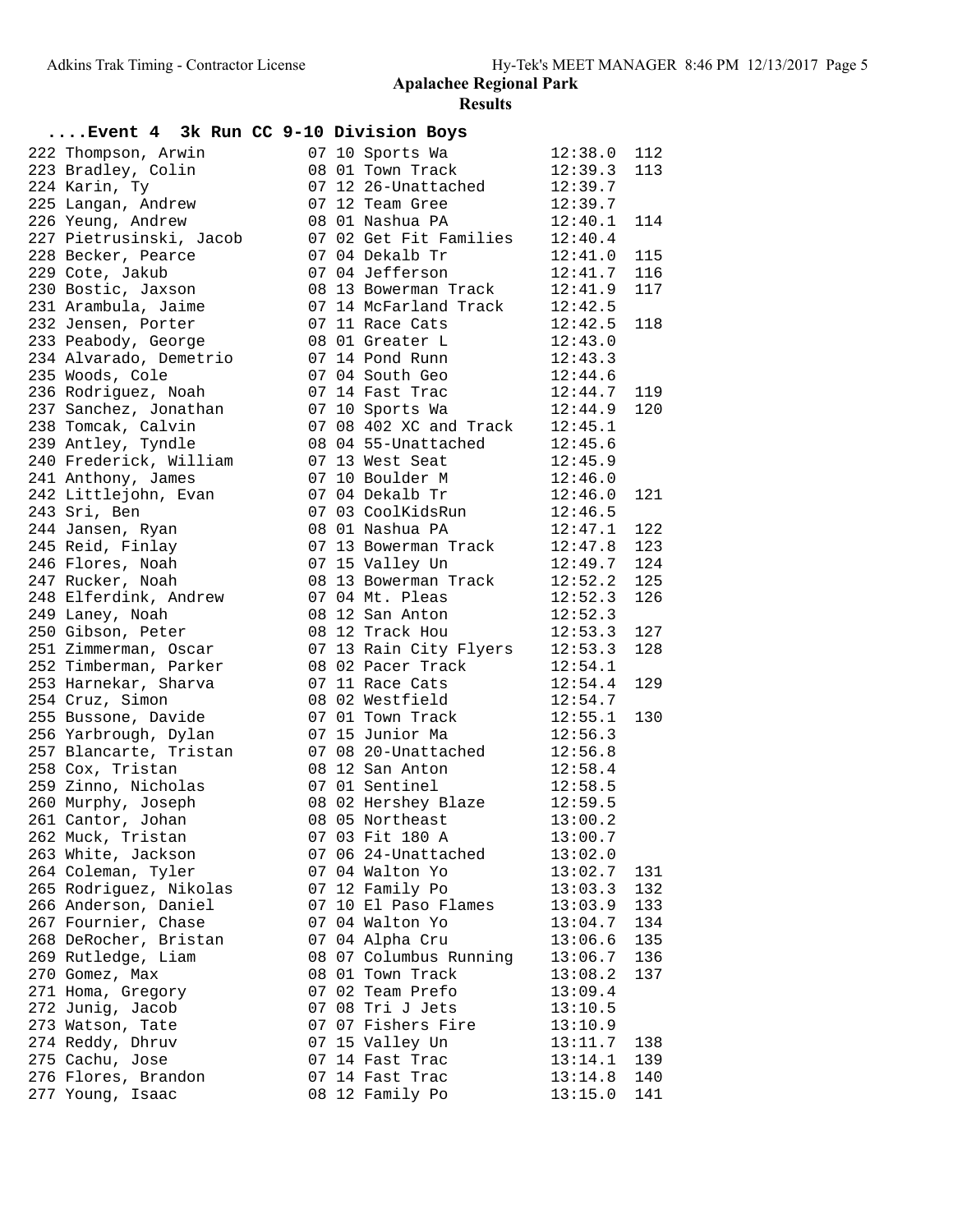| Event 4 3k Run CC 9-10 Division Boys |  |                                           |         |     |
|--------------------------------------|--|-------------------------------------------|---------|-----|
| 278 Punke, Jackson                   |  | 07 13 Speed Unlimited                     | 13:16.7 | 142 |
| 279 Hendricks, Gabriel               |  | 07 07 Fishers Fire                        | 13:17.6 |     |
| 280 Kent V, David                    |  | 08 10 Landshark                           | 13:18.0 | 143 |
| 281 Dozal, Damian                    |  | 08 10 El Paso Flames                      | 13:18.4 | 144 |
| 282 Smith, Syler                     |  | 08 04 Dash                                | 13:21.1 |     |
| 283 Cardenas, Luke                   |  | 08 13 Sun City                            | 13:21.5 | 145 |
| 284 Dehn, Teddy                      |  | 08 03 McLean Yo                           | 13:21.6 |     |
| 285 Nyhan, Patrick                   |  | 07 01 Town Track                          | 13:21.8 | 146 |
| 286 Reckers, Justin                  |  | 08 07 Columbus Running                    | 13:22.7 | 147 |
| 287 Malangone, Zachary               |  | 08 02 Lakeland                            | 13:26.8 |     |
| 288 Black, Charles                   |  | 08 04 Jefferson                           | 13:26.8 | 148 |
| 289 Johnson, Clark                   |  | 08 07 Fishers Fire                        | 13:27.2 |     |
| 290 Shepherd, Evan                   |  | 08 02 Juniata V                           | 13:28.4 |     |
| 291 Punke, Tucker                    |  | 08 13 Speed Unlimited                     | 13:34.0 | 149 |
| 292 Vasquez Hernandez, Angel         |  | 08 14 Fast Trac                           | 13:36.2 | 150 |
| 293 Azcarate, Christian              |  | 07 10 El Paso Flames                      | 13:38.3 | 151 |
| 294 Koehler, Alex                    |  | 07 14 Peninsula Flyers                    | 13:39.4 |     |
| 295 Jalal, Alaeldin                  |  | 08 12 Family Po                           | 13:40.3 | 152 |
| 296 Hensley, Cameron                 |  | 07 07 Fishers Fire                        | 13:42.4 |     |
| 297 Whitmarsh, Keagan                |  | 08 08 402 XC and Track                    | 13:42.8 |     |
| 298 Reback, Shepherd                 |  | 07 16 14-Unattached                       | 13:48.5 |     |
| 299 Davis Jr, Jonathan               |  | 07 04 Walton Yo                           | 13:48.8 | 153 |
| 300 Miller, Marc                     |  | 07 05 51-Unattached                       | 13:50.0 |     |
| 301 Chavez, Joaquin                  |  | 07 10 Cougar Tr                           | 13:50.4 | 154 |
| 302 Glunz, Will                      |  | 08 07 Sauganash                           | 13:50.5 |     |
| 303 Bense, Evan                      |  | 07 07 Columbus Running<br>08 02 Greater P | 13:50.8 | 155 |
| 304 Krasnick, Sean                   |  | 08 02 Greater P                           | 13:51.8 |     |
| 305 Wampler, Bryce                   |  | 07 02 08-Unattached                       | 13:53.2 |     |
| 306 Gonzalez, Rogelio                |  | 08 14 Fast Trac                           | 13:53.8 | 156 |
| 307 Hershey, Andrew                  |  | 07 16 14-Unattached                       | 13:54.8 |     |
| 308 Ortiz, Baruc                     |  | 08  14  Fast Trac<br>08  04  Mt. Pleas    | 13:55.0 | 157 |
| 309 Dayson, Curtis                   |  |                                           | 13:55.1 | 158 |
| 310 Matarese, Charles                |  | 08 15 Valley Un                           | 14:00.0 | 159 |
| 311 Gerstle, Aaron                   |  | 07 04 Dekalb Tr                           | 14:01.4 | 160 |
| 312 Nyhan, Luke                      |  | 07 01 Town Track                          | 14:02.4 | 161 |
| 313 Bodner, Sam                      |  | 08 02 Nittany T                           | 14:02.5 |     |
| 314 Benton, Colin                    |  | 07 12 Northwest                           | 14:05.6 |     |
| 315 Smith, Austin                    |  | 07 06 24-Unattached                       | 14:07.8 |     |
| 316 Maher, Ryan                      |  | 07 02 Auburn Y Pulsars 14:08.2            |         |     |
| 317 Perlroth, Zander                 |  | 08 14 Peninsula Flyers 14:09.0            |         |     |
| 318 Ushijima, Kento                  |  | 08 12 Track Hou                           | 14:09.8 | 162 |
| 319 White, Landen                    |  | 07 16 Pure Athletics                      | 14:10.2 |     |
| 320 Alvarado, Aurelio                |  | 07 14 Pond Runn                           | 14:19.6 |     |
| 321 Rhodes, Zayne                    |  | 07 04 Jefferson                           | 14:22.5 | 163 |
| 322 Velasco, Kyle                    |  | 07 14 Peninsula Flyers                    | 14:24.5 |     |
| 323 Rodriguez, Noel                  |  | 08 12 Family Po                           | 14:26.5 | 164 |
| 324 Vargas, Keeton                   |  | 08 10 Landshark                           | 14:27.7 | 165 |
| 325 Reback, Judson                   |  | 07 16 14-Unattached                       | 14:28.9 |     |
| 326 Liming, Chase                    |  | 08 03 13-Unattached                       | 14:30.7 |     |
| 327 Houghton, Brady                  |  | 08 11 Race Cats                           | 14:45.2 | 166 |
| 328 Fisher, Maverick                 |  | 08 12 26-Unattached                       | 14:45.9 |     |
| 329 Stenehjem, Cole                  |  | 08 13 Sun City                            | 14:49.4 | 167 |
| 330 Li, Oliver                       |  | 07 13 Speed Unlimited                     | 14:51.4 | 168 |
| 331 Bussie, Mason                    |  | 08 10 Kokopelli                           | 14:56.4 | 169 |
| 332 Boudissa, Nidal                  |  | 08 08 402 XC and Track                    | 14:57.1 |     |
| 333 Hernandez, Dallas                |  | 07 12 San Anton                           | 14:59.6 |     |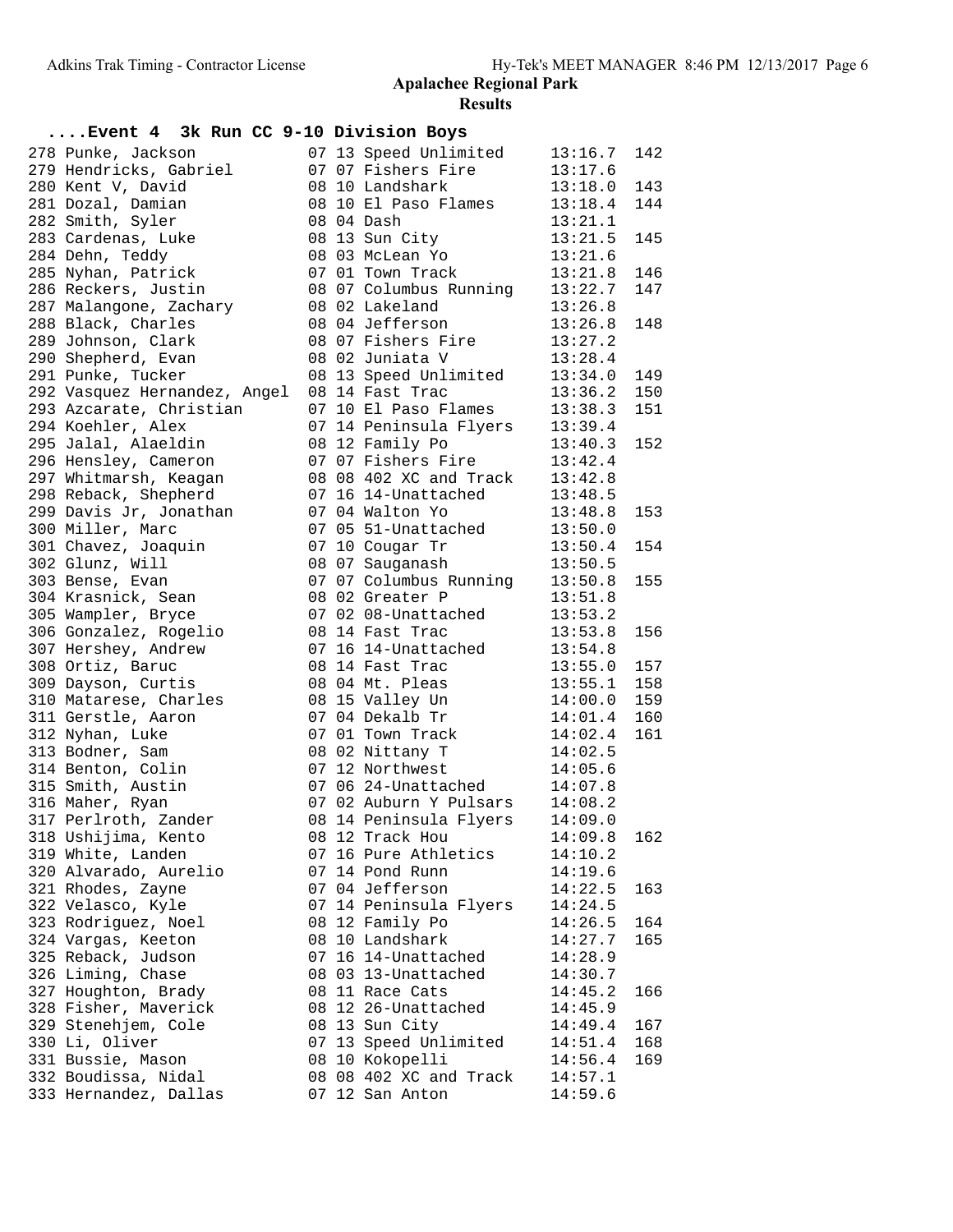| Event 4 3k Run CC 9-10 Division Boys |  |                        |               |  |
|--------------------------------------|--|------------------------|---------------|--|
| 334 Kamrad, Jeremi                   |  | 08 12 Infinity Runners | 15:00.2       |  |
| 335 DeBraine, Myles                  |  | 07 12 Track Hou        | $15:03.8$ 170 |  |
| 336 Carlin, Avery                    |  | 08 04 Walton Yo        | $15:08.3$ 171 |  |
| 337 Benowitz, Conner                 |  | 07 Ol Westchest        | 15:11.4       |  |
| 338 Shah, Tyrus                      |  | 07 10 Landshark        | 15:19.7 172   |  |
| 339 Reback, Ransom                   |  | 08 16 14-Unattached    | 15:34.7       |  |
| 340 Hatcher, Aiden                   |  | 07 04 Alpha Cru        | $15:42.0$ 173 |  |
| 341 Tagne, Jovani                    |  | 07 12 Northwest        | 15:50.1       |  |
| 342 Ffrench, Joshua                  |  | 08 12 Track Hou        | $15:50.3$ 174 |  |
| 343 Lieb, Josiah                     |  | 08 10 Sports Wa        | $16:10.5$ 175 |  |
| 344 Bevins, Jackson                  |  | 08  05  17-Unattached  | 16:14.9       |  |
| 345 Hackney, Cash                    |  | 08 04 Dekalb Tr        | $16:50.7$ 176 |  |
| 346 Mykkeltvedt, Ben                 |  | 07 04 Dekalb Tr        | $17:16.6$ 177 |  |
| 347 Rudd, Jackson                    |  | 08 07 Columbus Running | $17:20.7$ 178 |  |
| 348 Krishnan, Rajeev                 |  | 07 03 McLean Yo        | 17:25.5       |  |

Team Scores

| Rank Team                                                                         | Total | $\mathbf{1}$      | 2  | 3  | 4   | 5   | $*6$ | $*7$ | $*8$ | $*Q$ |
|-----------------------------------------------------------------------------------|-------|-------------------|----|----|-----|-----|------|------|------|------|
| Results - Men 9-10                                                                |       |                   |    |    |     |     |      |      |      |      |
| 1 15 Lightning Youth Runnin<br>Total Time:<br>54:32.90<br>10:54.58<br>Average:    | 51    | 4                 | 7  | 8  | 15  | 17  | 70   | 88   | 110  |      |
| 2 15 Pacific Coast Shock Wa<br>Total Time:<br>53:58.70<br>10:47.74<br>Average:    | 59    | $\mathbf{1}$      | 3  | 11 | 14  | 30  | 33   | 37   | 39   |      |
| 3 10 Kokopelli Racing Team<br>Total Time:<br>56:52.70<br>11:22.54<br>Average:     | 133   | $12 \overline{ }$ | 18 | 23 | 32  | 48  | 64   | 169  |      |      |
| 4 15 Valley United Track Cl<br>Total Time: $57:01.20$<br>11:24.24<br>Average:     | 147   | 9                 | 16 | 27 | 38  | 57  | 65   | 81   | 103  |      |
| 5 04 Mt. Pleasant Track<br>Total Time:<br>58:51.40<br>11:46.28<br>Average:        | 239   | 25                | 34 | 52 | 61  | 67  | 108  | 126  | 158  |      |
| 6 01 Prospect Park Youth Ru<br>Total Time:<br>59:03.70<br>11:48.74<br>Average:    | 243   | 41                | 44 | 49 | 53  | 56  | 73   | 93   |      |      |
| 7 13 Bowerman Track<br>Total Time:<br>59:51.30<br>11:58.26<br>Average:            | 317   | 13                | 46 | 75 | 84  | 99  | 117  | 123  | 125  |      |
| 8 10 El Paso Flames<br>Total Time:<br>59:32.60<br>11:54.52<br>Average:            | 317   | 6                 | 10 | 24 | 133 | 144 | 151  |      |      |      |
| 9 01 Nashua Pal Striders<br>Total Time:<br>1:00:20.50<br>12:04.10<br>Average:     | 342   | 40                | 59 | 78 | 82  | 83  | 85   | 114  | 122  |      |
| 10 07 Carmel Distance Projec<br>Total Time:<br>1:00:14.80<br>12:02.96<br>Average: | 344   | 21                | 51 | 69 | 94  | 109 |      |      |      |      |